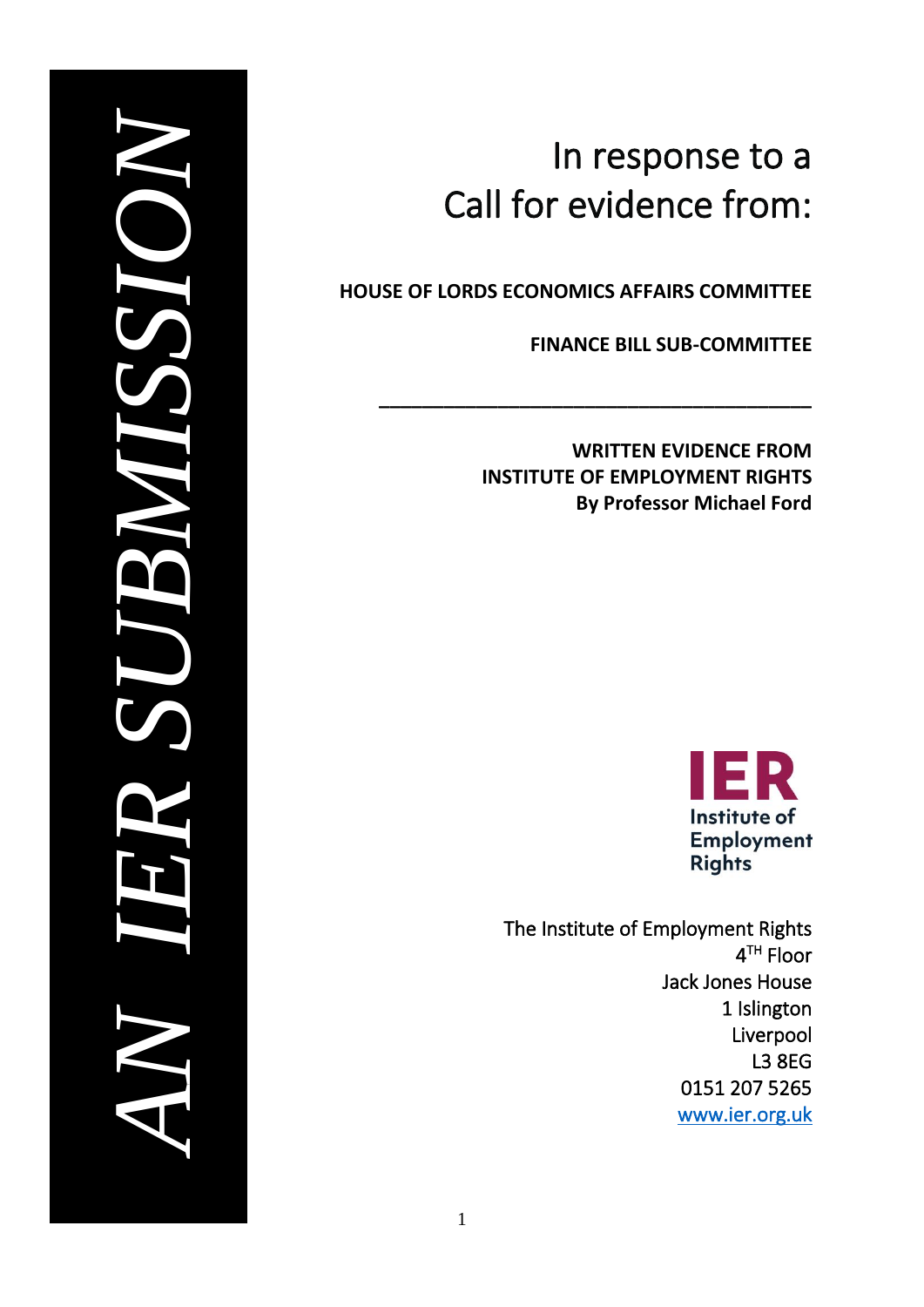### **HOUSE OF LORDS ECONOMICS AFFAIRS COMMITTEE**

### **FINANCE BILL SUB-COMMITTEE**

**\_\_\_\_\_\_\_\_\_\_\_\_\_\_\_\_\_\_\_\_\_\_\_\_\_\_\_\_\_\_\_\_\_\_\_\_\_\_\_\_**

### **WRITTEN EVIDENCE FROM INSTITUTE OF EMPLOYMENT RIGHTS**

**\_\_\_\_\_\_\_\_\_\_\_\_\_\_\_\_\_\_\_\_\_\_\_\_\_\_\_\_\_\_\_\_\_\_\_\_\_\_\_\_\_**

### **Introduction**

- 1. This is the written evidence from the Institute of Employment Rights ('IER'), which Mr Hudson kindly invited us to submit to the Finance Bill Sub-Committee in an e-mail of 24 February 2020.
- 2. The IER is a think tank for the trade union movement and a registered charity. Established in 1989, it provides information, written analysis and policy contributions from academics, researchers and lawyers. It has often contributed to public consultations in the past - for example, on the issue of tribunal fees and reform of employment tribunals.
- 3. **Summary**. These submissions are principally directed to questions 6 to 12 of the Committee's areas of interest. The IER's central points are the following:
	- a. The provisions of the Finance Bill are built on a legal concept which is uncertain in its application – the common law contract of service. The use of the hypothetical contract in the IR35 legislation adds another layer of legal uncertainty.
	- b. Careful drafting of contracts or the interposition of intermediaries can often defeat the existence of a contract of employment, hypothetical or actual. The changes in the Finance Bill risk adding to the legal incentives on employers to structure relationships so as to avoid both tax responsibilities and employment duties. In this way, the provisions may undermine the aims of both fiscal and employment rights legislation.
	- c. The objective which underpins the Bill is tax neutrality or fairness. But it is not fair that those who are in a *de facto* employment relationship should be taxed as such but not receive any employment rights. Given that the use of intermediaries is often a condition of employment for those who are effectively employees or workers in all but name, and given that the new tax rules eliminate any trade off between tax and employment rights, it is only fair that those who are taxed as employees receive the same rights. Otherwise, the incentives to adopt structures which generate the very problems the Bill is meant to solve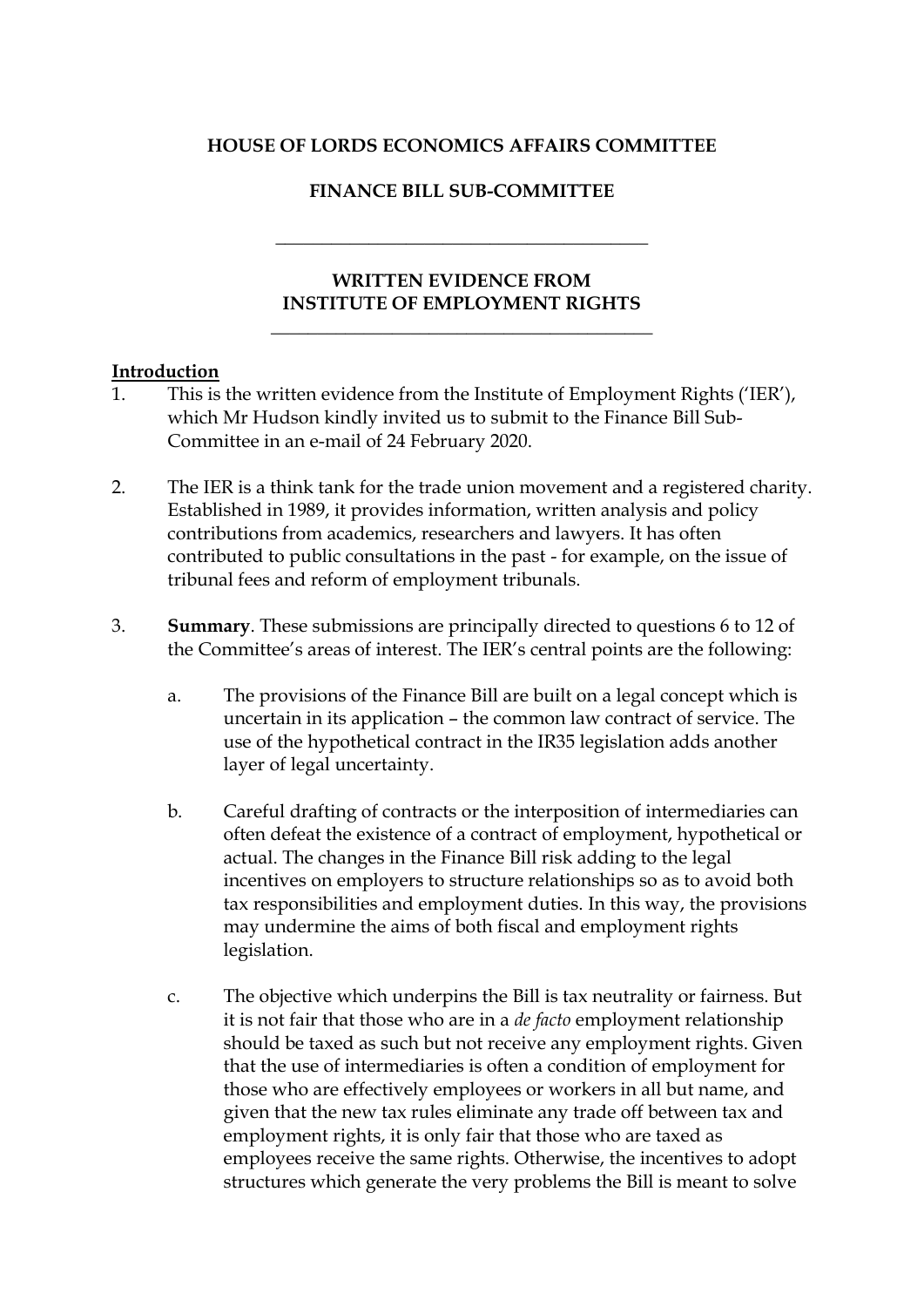will remain.

- d. At present, the reliance of both tax and employment law on a bilateral contract for personal service means that both are vulnerable to structuring relationships to avoid the duties. It is time to cut this particular Gordian knot by adopting a different model, of an employment relationship based on the *fact* an engagement for the provision of labour by those who are not genuinely running their own business.
- 4. This document draws extensively on an article written by Professor Michael Ford QC, of the University of Bristol, for the Industrial Law Journal: 'The Fissured Worker: Personal Service and Employment Rights'. The article is available on-line<sup>1</sup> and contains details of the background to IR35, evidence about its empirical effects and the problems the tax environment causes for employment rights. The Committee may find it useful for the general context of the legislation as well as for some of the policy issues it generates in relation to employment rights.

## **Determining Tax Status of Workers**

- 5. **Question 6.** The IER is concerned about the difficulty of applying the IR35 legislation to decide which individuals are hypothetical employees. This issue goes beyond the extension of the existing rules for public authorities in Chapter 8 of the Income Tax (Earnings and Pensions) Act 2003 ('ITEPA') to private employers. It is part of the continued difficulties for policy caused by not treating issues of tax together with questions about employment rights.
- 6. There are three specific problems. The first is the lack of clarity in the test for establishing whether an individual is an employee. The hypothetical contract in s.49 of ITEPA continues to draw on the existing common law rules for establishing whether someone is an 'employee': see s.4 ITEPA. The uncertainty in the common law concept has already been highlighted by the Taylor Review. <sup>2</sup> Recent cases on substitution clauses highlight the very fine lines to be drawn in this area, and demonstrate how carefully drawn contracts can still defeat employment or worker status.<sup>3</sup>
- 7. Second, the hypothetical contract adds to this uncertainty, especially where intermediaries are involved – as they often are. Deciding what terms the parties would have agreed, based on the factual arrangements and their

<sup>1</sup> https://academic.oup.com/ilj/advance-articleabstract/doi/10.1093/indlaw/dwz022/5686807?redirectedFrom=fulltext.

<sup>2</sup> *Employment Status Consultation* (February 2018), 46-7

[<sup>&</sup>lt;https://www.gov.uk/government/consultations/employment-status](https://www.gov.uk/government/consultations/employment-status) > (accessed 16 September 2019).

<sup>3</sup> See e.g. the case involving Deliveroo cyclists: *R (IWGB) v CAC and Roofoods* [2019] IRLR 249, currently the subject of an appeal.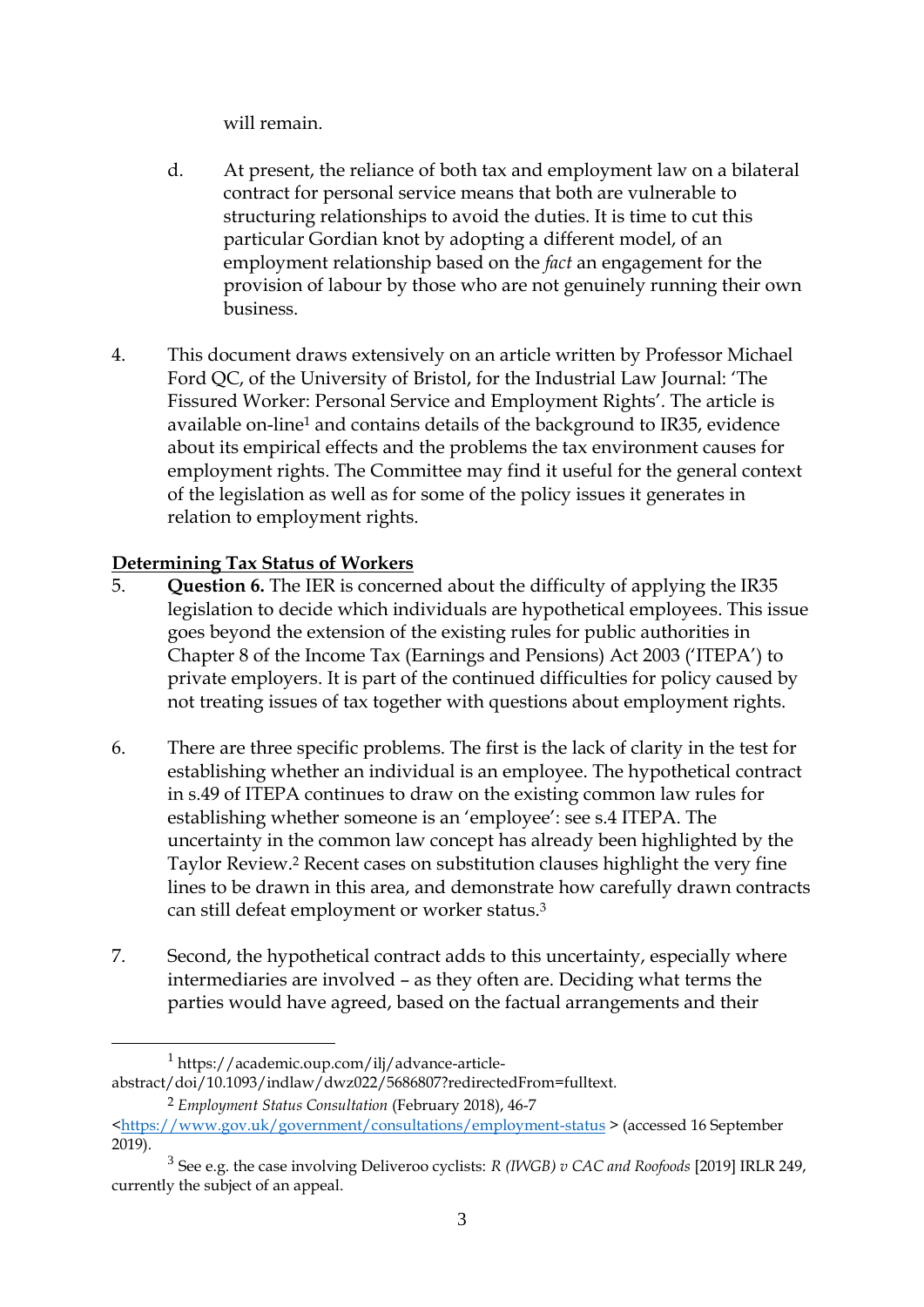interaction with the express terms of often more than one contract, and then ascertaining whether those hypothetical terms would amount to a contract of requires some mental gymnastics. <sup>4</sup> It undermines legal certainty for everyone except those with access to expert legal advice.

- 8. Third, the failure to treat tax together with employment rights issues risks producing unintended consequences. Employers continue to have incentives to draft contracts and structure relationships to take individuals outside of the protection of employment rights. At the same time, the tax system provides incentives to achieve the same goal. The growing use of substitution clauses, which have the magical effect of denying employee and worker status, can no doubt be traced back to these twin objectives. The more the law continues to be based on analyzing the terms of the contract to determine the individual's employment status, the greater the damage to both employment protection *and* to fiscal targets.
- 9. The IER suggests it is time to cut through the bewildering array of tests have to be applied to determine the tax and employment rights of individuals. The legislation on employment rights already adopts several concepts: employees, who have most rights; workers who have some rights, such as the national minimum wage; and extensions to some other groups of some rights, such as agency workers. Grafted on top of this is now a separate set of legal questions for tax purposes. Although in its response to the Taylor Review, the Government said it would publish 'detailed proposals' on the alignment of employment status for tax and employment purposes, the proposal appears to have stalled. <sup>5</sup> The IER considers it is time for a single concept of worker applying across the board and based on the factual relationship<sup>6</sup> - similar to how the European Court of Justice and the European Court of Human Rights approaches this question, and consistent with the Recommendation of the International Labour Organisation.<sup>7</sup>
- 10. **Question 7**. The IER is aware that the CEST tool has been much criticized. If the Committee wants evidence of the unreliability of the HMRC's assessments, it need only look to the numerous cases which it has lost on IR35 status.<sup>8</sup>
- 11. **Question 8**. The IER has no submissions on this question.

<sup>4</sup> See e.g. *Synaptek v Young* [2003] ICR 1149 [11].

<sup>5</sup> HM Government, *Good Work Plan* (December 2018), 28-9, at [<https://www.gov.uk/government/publications/good-work-plan>](https://www.gov.uk/government/publications/good-work-plan) (accessed 16 September 2019).

<sup>6</sup> K. Ewing, J. Hendy, C. Jones (eds), *Rolling out the Manifesto for Labour Law* (Institute for Employment Rights: 2018), ch 6.

 $7$  See on this the Fissured Worker article, pp 25-26, 34.

<sup>8</sup> See e.g. *Atholl Productions v HMRC* [2019] UKFTT 242 (Kaye Adams) and *Albatel Limited v HMRC* [2019] UKFTT 195 (Lorraine Kelly).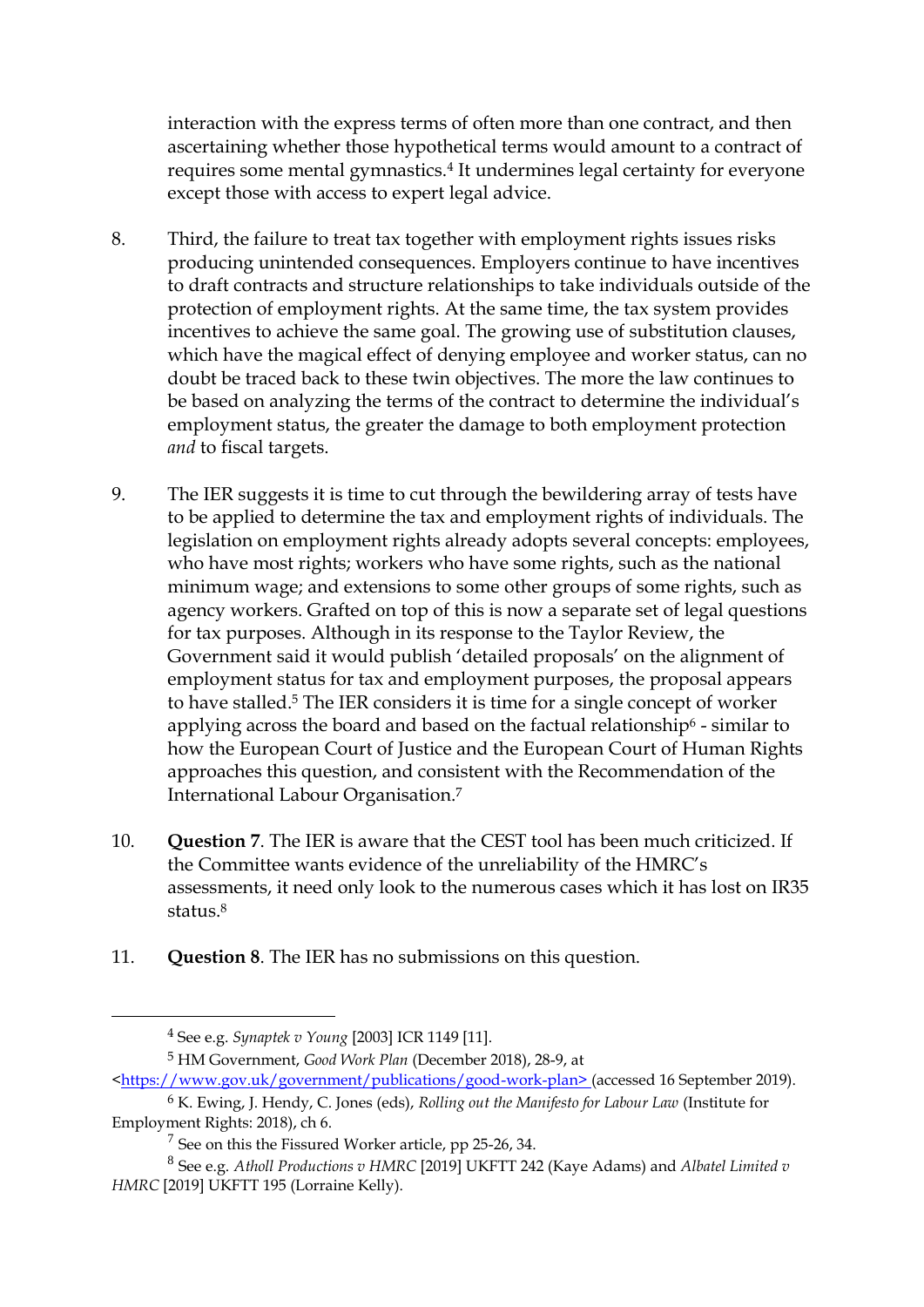### **Policy Objectives and Wider Context**

- 12. **Question 9**. According to the consultation, the objective of the rules is to ensure that those who do the same job as if they were an employee should pay tax at the same rate as an employee.<sup>9</sup> The underlying principle is presumably tax neutrality, that tax should not influence the corporate structure adopted.
- 13. The legislation achieves this goal by a form of sticking plaster the hypothetical contract. It ignores the incentives employers have to use intermediaries, including personal service companies ('PSCs'), quite apart from tax reasons. Employers, in particular, may engage people doing the same job as direct employees through intermediaries in order to avoid owing those individuals employment rights. It is no secret that exclusion from employment rights is often a central reason why employing clients or agencies insist on individuals working for them by means of a PSC. For example, see the evidence of Amey plc to the House of Lords Select Committee on PSCs:<sup>10</sup>

if we need someone for three months or six months and we give them an employment contract, that raises a whole host of issues that are disproportionate to the intended length of the relationship and can include equality of employment rights...

- 14. Thus, at present, the means of avoiding employment rights helps to generate the very problem which Chapter 8 of ITEPA and the new Finance Bill attempt to solve for fiscal reasons. This once more returns us to the need for joined up thinking on tax and employment rights. A simpler way of ensuring tax neutrality, the IER submits, would be to remove or at least reduce the legal incentives on employers to use intermediaries in the first place – including to avoid employment rights. If an individual who is not genuinely running their own business is engaged by another to supply labour, that individual should benefit from employment/worker rights. Such a measure would help to address the problem before it requires remedial fiscal action.
- 15. **Question 10**. See above. It is well documented that the existing IR35 legislation, placing liability on the PSC in relation to tax, has been a spectacular failure. The Government's own estimate of 'endemic' noncompliance in the private sector is that it cost £700 million in 2017/18, rising

<sup>9</sup> HMRC, HM Treasury, *Off-payroll Working in the Private Sector* (18 May 2018), 9, at < [<https://assets.publishing.service.gov.uk/government/uploads/system/uploads/attachment\\_data](https://assets.publishing.service.gov.uk/government/uploads/system/uploads/attachment_data/file/708544/Off-payroll_working_in_the_private_sector_-_consultation_document.pdf) [/file/708544/Off-payroll\\_working\\_in\\_the\\_private\\_sector\\_-\\_consultation\\_document.pdf](https://assets.publishing.service.gov.uk/government/uploads/system/uploads/attachment_data/file/708544/Off-payroll_working_in_the_private_sector_-_consultation_document.pdf) (accessed 9 August 2019).

<sup>10</sup> House of Lords Select Committee on PSCs, *Report of Session 2013-14, Personal Service Companies* (Stationery Office, 7 April 2014), 23

<sup>&</sup>lt;https://publications.parliament.uk/pa/ld201314/ldselect/ldpersonal/160/160.pdf>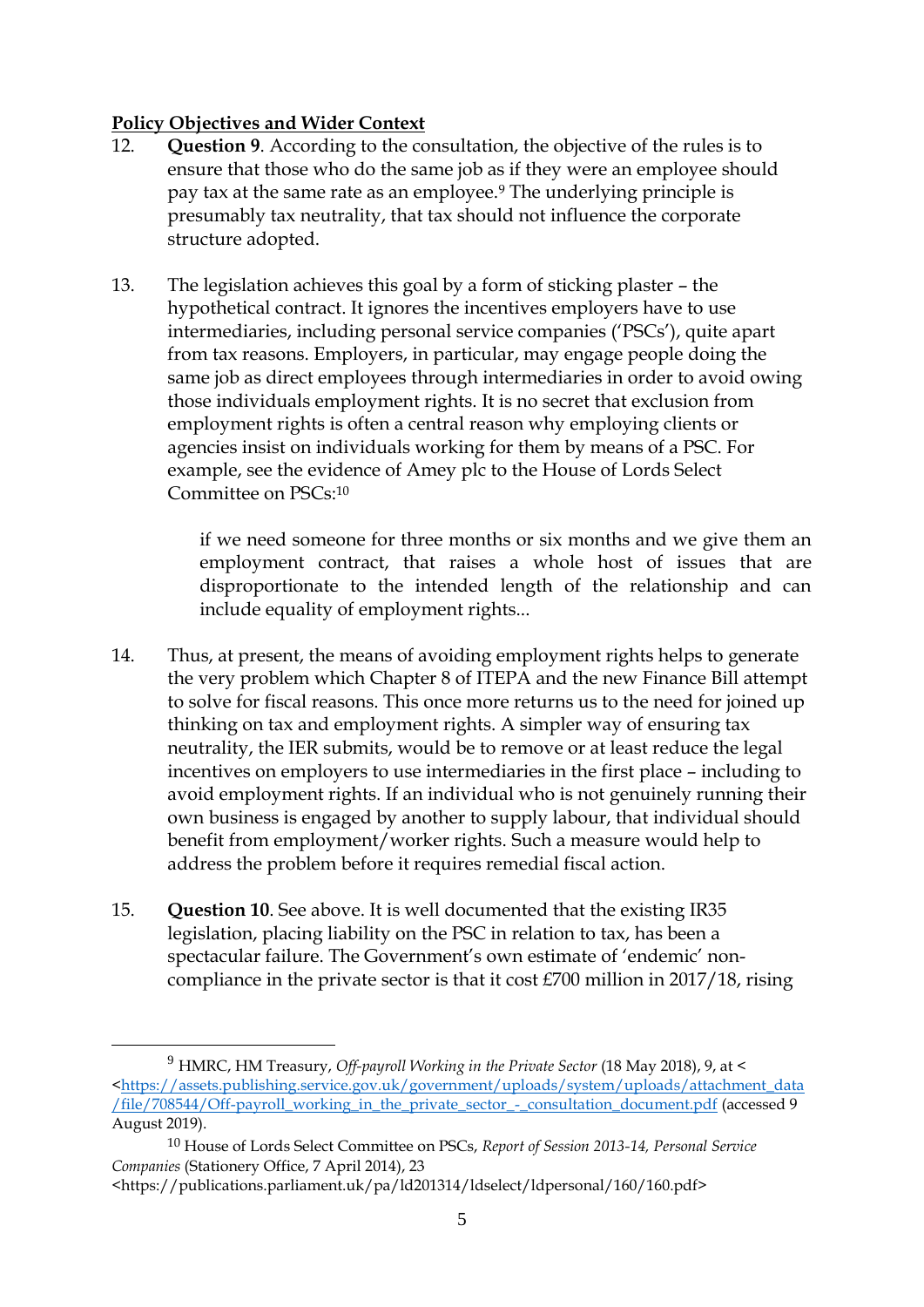to a projected £1.2 billion in 2022/23.<sup>11</sup> In the absence of measures to reduce the incentives to use PSCs and other intermediaries, the fiscal rules will always be vulnerable restructuring of relationships designed to deny dependent labour employment status.

- 16. **Question 11**. The IER repeats its basic point that legislation should 'see through' the use of intermediaries for a wide range of purposes.
- 17. **Question 12**. The reforms risk giving rise to more problems in the wider economy, including in relation to 'gig' work. For example, unless the rules on substitution clauses are changed – a recommendation of the Taylor Report - it is predictable that such clauses will become even more common features of contracts for labour, simultaneously achieving the magic of removing all employment rights and tax responsibilities because they prevent individuals being employees or workers. The substitution clauses adopted by Deliveroo in the wake of litigation may well provide a model here. More fundamentally, because of the reliance of both tax law and employment law on (i) a contract (ii) for personal service, the goals of both sets of legislation are vulnerable to the interposition of legal intermediaries or clauses drafted by 'armies of lawyers'. That is why the IER proposes a fundamental break with the test for who is an employee (or worker).
- 18. Nor is it fair that individuals should pay tax as if they were employees yet receive none of the benefits of employment rights. Chapter 8 of ITEPA does nothing to question the legitimacy of using legal intermediaries, such as PSCs, as a means of an individual providing labour to an organisation. Worse, it has the effect of implicitly *endorsing* their legitimate use for the 'flexible' allocation of labour rights because it does nothing to question the legality of using PSCs.
- 19. If it is only 'fair' that individuals who look like employees are taxed as such, it is only 'fair' that they are given the same rights as employees. In these circumstances, the argument that lower taxes are a rational trade-off for employment rights has no weight. There are already many examples of individuals who are de facto in a subordinate relationship resembling employment and who are required to provide services via a PSC or other intermediary: see e.g. how the recently defunct City Link engaged many of its drivers.12 Where the use of intermediaries is frequently imposed as a condition of working, so that any 'choice' is illusory, there can be no justification for excluding those social rights which aim to protect dependent or quasi-dependent labour in the wider public interest. The national minimum wage is the most obvious example (responsibility for which can be eliminated by an effective substitution clause à la Deliveroo).

<sup>&</sup>lt;sup>11</sup> See the consultation, n. 9, pp  $5$ , 19.

<sup>&</sup>lt;sup>12</sup> See the report of BEIS and the Scottish Affairs Committee, Impact of the Closure of City Link on Employment, ch 4,<https://www.parliament.uk/closure-city-link-inquiry>